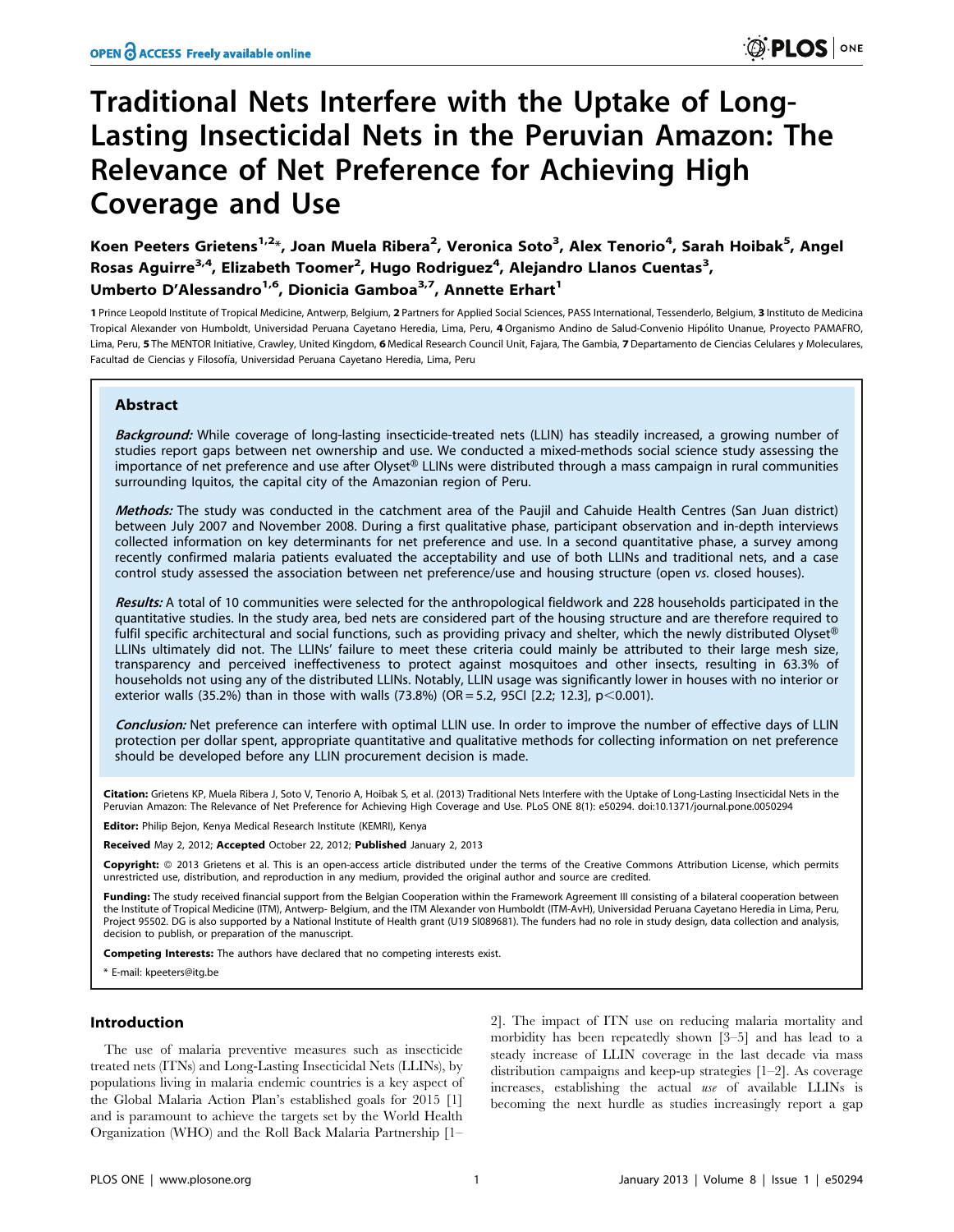between net ownership and use [6–10] that is affected by factors that are still poorly defined [11].

User preference for certain net characteristics, e.g. mesh size, colour, dimensions and fabric, may have a direct impact on net use. In terms of malaria prevention, the problem arises when users prefer locally produced or bought bed nets that are untreated with insecticide as they offer less protection against mosquito bites. In addition, their use could interfere with the uptake of LLINs distributed by Malaria Control Programmes. Under these conditions, the LLINs could either be sold, stored for later or reserved for alternative uses (e.g. fishing, crop protection [12]) resulting in wasted donor resources and potential environmental hazards [13].

Currently, the World Health Organization Pesticide Evaluation Scheme (WHOPES) has approved several LLIN-brands, each with different design characteristics (shape, material, mesh size, insecticide type and insecticide application) [14]. However, due to the lack of robust data on the impact of user preferences on LLIN use and the consequent lack of information for decision-making, net preference is currently not included in the procurement process [15].

For several donors, including the Global Fund for Aids, Tuberculosis and Malaria (GFATM), current procurement practices do not allow the selection of a specific LLIN brand. Specifying the size, shape and colour can be included in the tender process as far as it does not impact on the cost [16]. The type of material (polyester, polyethylene, polypropylene), denier or mesh size are brand specific and cannot be indicated on the tender as by doing so one or several brands of LLIN may be excluded from the competitive procurement process. In addition, other financial and legal factors such as registration in the recipient country, the lowest evaluated bid (including price, delivery cost and schedule), stock availability, delivery deadlines and a transparent and open tender process [17–18] influence the type of net procured.

One of the currently debated questions is how users' preferences influence net use. Anecdotal observations done by the authors in several countries (Vietnam, Cambodia, Madagascar, Kenya, Tanzania, Peru) suggest that LLIN-use can be limited by a preference for locally bought, untreated nets, as they offer certain options (different colours, shapes, mesh size, opening) that distributed LLINs do not. Furthermore, modification of existing nets to suit users' personal preferences, as reported in Senegal [12] and Kenya (Sarah Hoibak, personal communication) where local tailors convert rectangular LLINs into a conical shape, are an additional indication of the potential relevance of net preference for LLIN use. We therefore explored the importance of users' net preferences for bed net use in the Peruvian Amazon where use is reported to be exceptionally high, reaching almost 100% [19–22]. The most commonly used net is the traditional *tocuyo* net produced from a white opaque, muslin-like, cotton fabric that can be locally produced or purchased [21,22] but that is not treated with insecticide. The challenge for the Peruvian Malaria Control Program in this setting has therefore not been the promotion of bed net use itself but rather the replacement of commonly used untreated nets with ITNs or LLINs. A first attempt to do so was carried out in 1997. In response to a malaria outbreak, the Ministry of Health (MoH) distributed 82,000 conventional ITNs to replace the traditional nets [22]. A decade later, in 2007, the PAMAFRO project [23] coordinated the distribution of LLINs (Olyset® net, Sumitomo Chemicals, Japan) in all endemic districts of the Department of Loreto [24]. Between 2007 and 2010, a total of 242,312 LLINs were distributed, each LLIN covering on average 2.7 people [25]. Though apparently ideal to replace the tocuyo-nets, no data were collected on whether these LLINs would actually meet the needs and expectations of the local population. For this reason, we carried out a mixed methods social science study to determine user preference, acceptability and use of the distributed LLINs. The results presented are part of a larger social science study on vulnerability to malaria in the Peruvian Amazon, a part of which, focusing on P.vivax treatment adherence, was published elsewhere [26]. The study was ancillary to a larger ongoing cohort study on P.vivax morbidity [27], carried out in the framework of the Institutional Collaboration between the Institute of Tropical Medicine (ITM), Antwerp-Belgium and the ITM Alexander von Humboldt (ITM-AvH), Universidad Peruana Cayetano Heredia, Lima-Peru.

## Methods

## Study site and population

The study was conducted in the catchment area of the Paujil and Cahuide Health Centres in San Juan district (Loreto Department, Peruvian Amazon) situated along the road connecting Iquitos City to the port city of Nauta [26]. Malaria distribution in Loreto is highly heterogeneous, containing foci of high incidence, such as the district of San Juan, which in 2007 reported the highest number of cases in the region (total 4,075 for a population of 108,353) [28]. Malaria transmission is perennial with a peak during the rainy season (from November to May), and the majority of malaria cases are due to Plasmodium vivax. All age groups are at risk for malaria infection, though adults more than children [29,30]. The main vector is Anopheles darlingi, a highly anthropophilic species [31,32].

In 2007, a total of 15,207 Olyset<sup>®</sup> LLINs were distributed to 5,069 families in 55 localities of San Juan district, which also includes our study area [33]. Communities in the study region are located near the Itaya and Nanay Rivers and within 15 km from the nearest health centre [30]. Despite the road, accessibility during the rainy season is difficult for those communities that can only be reached by boat. Local subsistence strategies include slash and burn agriculture, fishing, hunting, and small-scale coal production. People occasionally engage in fish farming, logging, small commercial activities and salaried employment as grounds' keepers or cultivators for institutions, farms and enterprises belonging to wealthier Iquitos' residents. The population in the catchment area of Paujil and Cahuide was estimated in 2007 at 5,239 inhabitants and consisted mainly of mestizos -referring to all Peruvians that cannot be clearly identified as belonging to any ethnic minority population.

## Research strategy

The research strategy consisted of triangulating different methodologies and data collection techniques. The chosen mixed methods design consisted of an introductory exploratory qualitative strand, followed by in-depth qualitative and quantitative strands (represented in standard mixed methods notation as  $[qual\rightarrow QUAL+QUAN]$  [34]). During a first exploratory strand, qualitative ethnographic data were collected in local communities to acquire an in-depth understanding of the study setting and population in terms of the research question. In a second phase, concomitantly to the on-going qualitative data collection, two subgroups/settings were identified as most relevant for quantitative studies. The first group consisted of symptomatic malaria patients identified at the local health centre as they represented a confirmed high-risk group for malaria. The second setting consisted of households living in open houses, which exemplified the social use of sleeping space in the study area and its importance for net use and preference. The sampling frame of villages,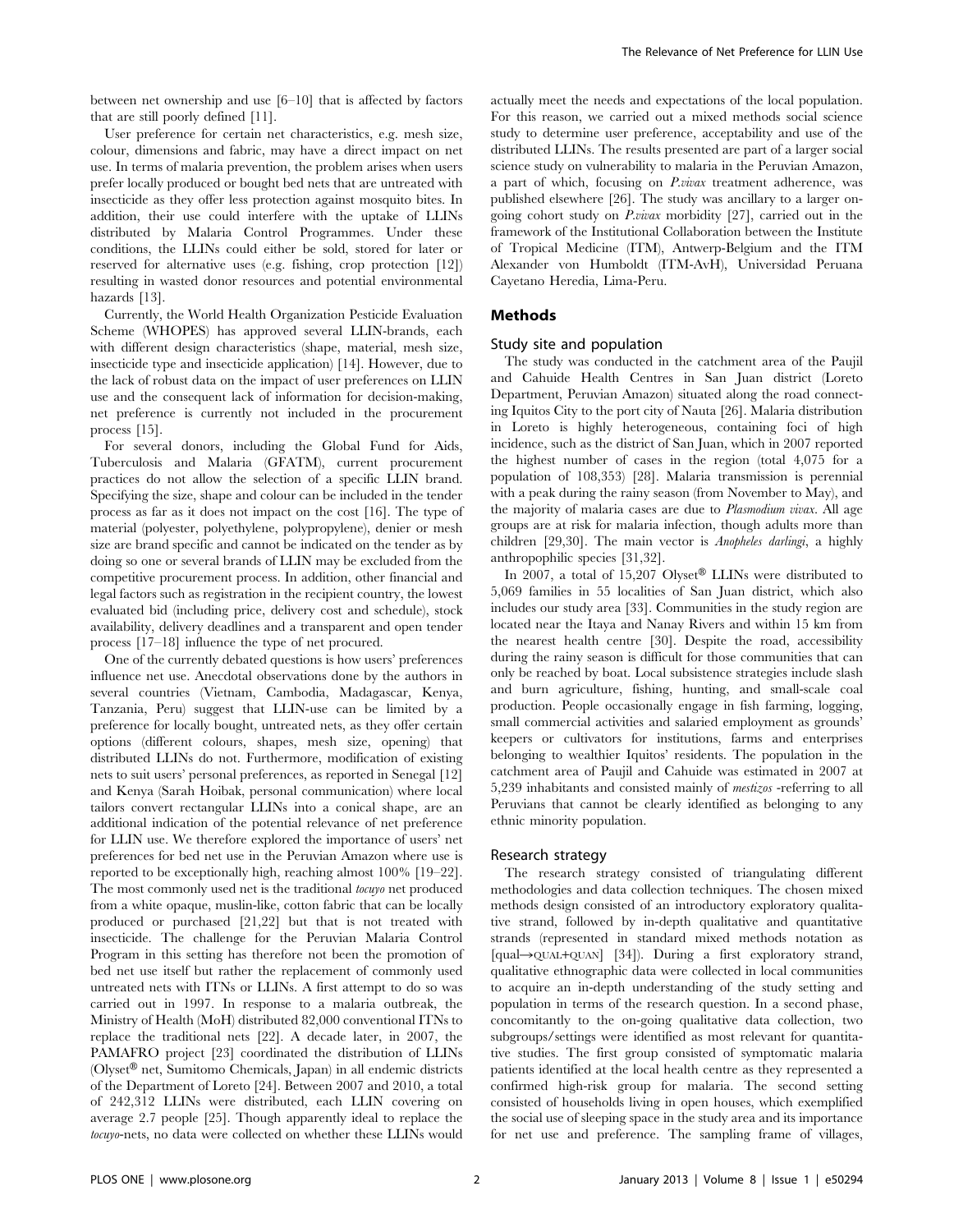individuals and households for both qualitative and quantitative data collection were selected from the same study area.

# Qualitative strand

An ethnographic study was carried out during two field stays of approximately three months each (Jul–Oct 2007; Aug–Nov 2008) representing an initial exploratory phase and a second triangulating phase parallel to the quantitative data collection. Data collection techniques consisted of participant observation and interviews. Participant observation was essential to assess which factors were relevant for net preference and use. Through the observation of daily activities, factors relevant to net use were recorded. This further allowed carrying out reiterated informal conversations and interviews to build up informant confidence during the interviews. Since the research question was related to the evaluation of the uptake of a public health intervention - freeof-charge LLIN-distribution- participant observation was a key aspect of the methodology as it is a respondent independent technique used to overcome the bias often inherent to selfreporting techniques such as standardized questionnaires. Interviewing: Interviews were carried out after respondents' verbal consent and, when applicable, were recorded and transcribed. In these cases when the interviewer(s) considered recording or note taking inappropriate in front of the respondent the conversation was written down immediately after the interview.

**Sampling.** 10 villages were theoretically selected on the basis of malaria endemicity, accessibility, economic activities and emergent findings. Fieldwork was carried out in the communities of El Dorado, 13 de Febrero, Nuevo Horizonte, Ex-Petroleros, 12 de Abril, Cahuide, Villa Buen Pastor, Paujil, 24 de Junio and El Triunfo. Sampling for all informal and formal interviews was purposive. Informants were gradually selected according to relevant variables such as gender, age, subsistence strategy, locality, LLIN-use, and housing structure to allow for maximum variation in the sample.

#### Quantitative strand

1. Malaria Patients Survey. A closed ended questionnaire on net preference, LLIN acceptability and bed net use was administered one year after their distribution to a random sample of 158 individuals selected from the Cahuide and Paujil Health Centre clinical database that included all malaria patients identified between January 2005 and July 2007 (total  $= 1,072$ ). The survey focused on recently identified malaria patients (confirmed by microscopic examination at the health centre), and aimed at collecting basic data on the perceived benefits and use of LLINs and traditional nets among this high-risk group. The initial sample size calculation estimated that a minimum sample of 160 individuals was required to estimate at least 60% LLINs use among malaria patients, with a 7% precision and 95% confidence level. A standardized pre-coded questionnaire was administered to all participants by the study team; for children  $\leq 18$  years old, the questionnaire was administered to parents/guardians (for more details see [26]). The survey examined the perceived benefits, inconveniences and risks of LLIN use in comparison to traditional nets, including the adequacy of LLINs for the local context in terms of climatic factors (heat/cold), local beliefs, and insect abundance.

2. Housing study. The second quantitative study investigated aspects of net preference and use related to the structure of local housing and the social and cultural use of housing space, following information collected during the initial qualitative research phase. A case-control design was preferred for the comparison of families living in open houses to their geographically closest neighbours living in closed houses, the former being chosen exhaustively from the MoH housing structure inventory. The MoH inventory is an official register that identifies and categorizes all houses prior each indoor residual spraying campaign. A total of 35 open houses could be identified in the study area at the time of the survey. Remaining open houses could either not be located, their households had moved out of the study region or the structure of the house had been modified since the last MoH inventory. Case definitions: (1) Open houses were operationally defined as houses without inner and outer walls (Figure 1, A&B). Closed houses were defined as structures with at least four walls (Figure 1, C&D). All houses that did not correspond to the above-defined criteria, i.e. rooms made of canvas, houses with only one outside wall and no inner walls, or one wall at the back of the house, were excluded. The Housing Study included questions regarding both the primary intended function of LLINs (protection against malaria) and secondary benefits (privacy, protecting from cold, insects, etc.) of bed net use.

## Data analysis

**Qualitative Data.** Qualitative data collection and analysis were performed concurrently and data analysis was an iterative process. Preliminary data were intermittently analysed in the field, and preliminary results were then translated into the question guides for follow-up interviews. Continuous validity checks were used to confirm or refute initial results until saturation was reached and the data could be theoretically supported. Analytic induction involved the iterative testing of theoretical ideas, which was used to refine and categorize themes grounded in the data while emerging themes were evaluated in dialogue with existing social science theory. This resulted in an analytical framework that was then systematically applied in the data analysis. Data were entered, managed and analysed in NVivo 8 Qualitative Data Analysis software (QSR International Pty Ltd. Cardigan UK).

Quantitative data. All survey data were entered and cleaned in Epi Info 6.04 (CDC, Atlanta; WHO Geneva, 1996) and analysed in SPSS (PASW Statistics 18, SPSS Inc, IBM, Chicago 2010). For the Malaria Patients Survey, descriptive statistics were computed using proportions with corresponding 95% confidence intervals. The main outcome variables were net preference and net use according to various perceived primary and secondary benefits, climatic conditions and housing structure. For the casecontrol study, crude odds ratios were computed with corresponding Fisher Exact p-values, to assess the odds of net use in open and closed houses.

#### Ethical clearance

The study was approved by the Ethical Committee of the University of Antwerp, Belgium, and the Ethical Review Committee of the Universidad Peruana Cayetano Heredia, Lima, Peru. For qualitative data collection, interviewers followed the guidelines of the Code of Ethics of the American Anthropological Association (AAA) [35]. As proposed by the AAA, all interviewees were informed before the start of the interview about project goals, the topic and type of questions, their right to refuse being interviewed, to interrupt the conversation at any time, to withdraw any given information during or after the interview, and about the intended use of the results for scientific publications and reports to health authorities. Oral consent was preferred for all data collection since the interviewees were not put at any risk of being harmed physically or psychologically. The oral consent procedure was approved by the above-mentioned Ethical Review Committees. We expected that the act of signing one's name when providing information during interviews could be a potential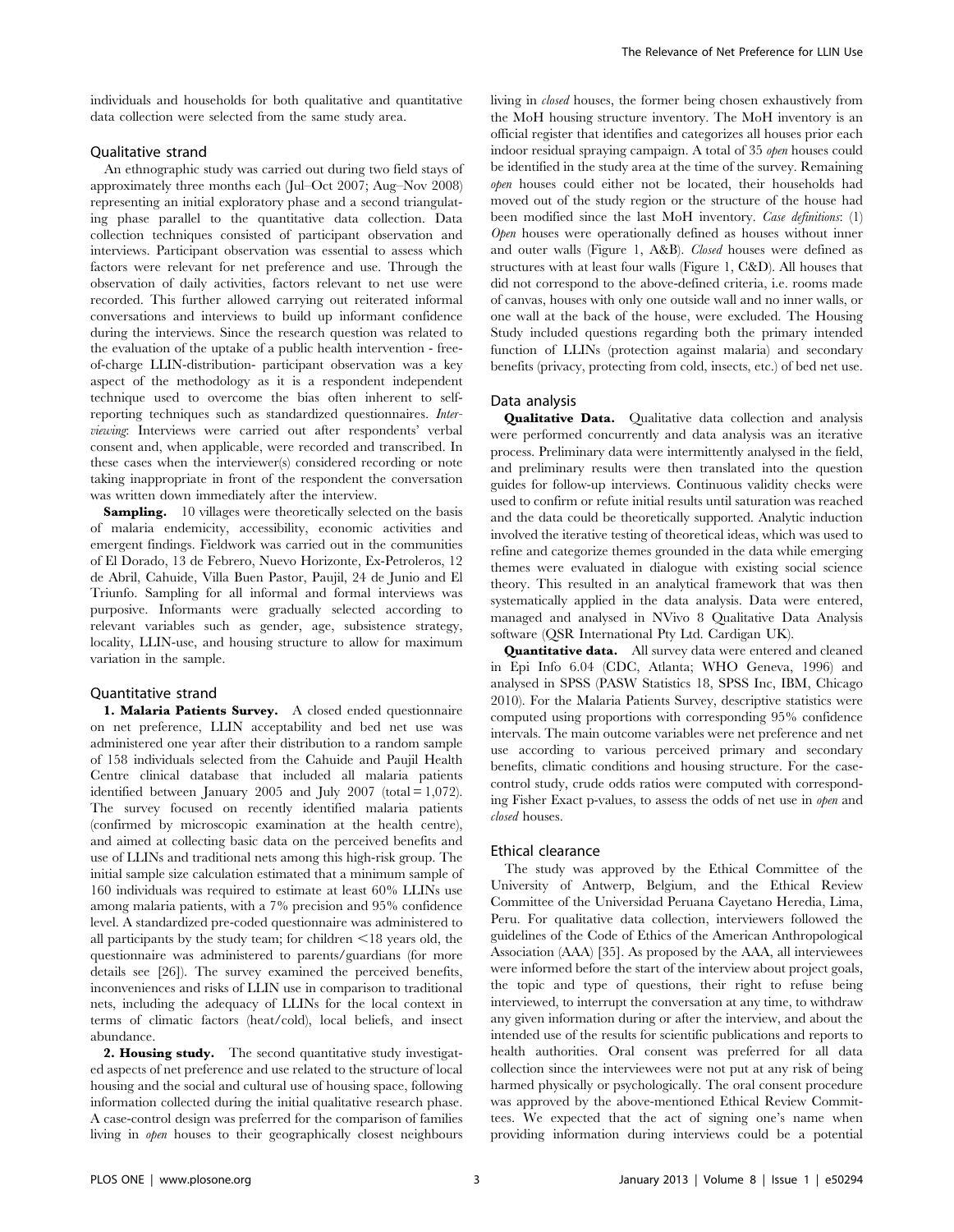



Figure 1. Social use of space in open versus closed houses. doi:10.1371/journal.pone.0050294.g001

reason for mistrust [36] and could lead to increased social desirability bias and therefore less reliable data.

# Results

#### LLIN Acceptability and net preference

Mosquito and insect protection. Data from the Malaria Patients Survey (Table 1) indicated that the majority of respondents reported that mosquitoes entered the Olyset<sup>®</sup> LLINs (93%, 95CI [87.9; 96.5]), that this phenomenon occurred since the beginning or after the first wash (89.1%, 95CI [85.0; 94.1]), and that mosquitoes did not die after entering the net (89.8%, 95CI [84.5; 94.7]). In addition to their use as a malaria prevention measure, as reported in the qualitative data, users expect bed nets to safeguard them from all types of insects at night and also during the day when children and/or sick people use nets for resting. Respondents indicated that both the virote, the local name for ''inclined'' mosquitoes that are perceived to cause malaria, and the zancudos, the local generic name for mosquitoes, still entered the LLINs. In addition, most respondents affirmed that small insects entered the LLINs (92.4%, 95%CI [87.1; 96.0]), did so from their first days of use (85%, 95CI [78.2; 90.4]) and did not die afterwards (91.8%, 95CI [86.2; 95.7]) (Table 1). According to 93% (95%CI [87.9; 96.5]), of the respondents, traditional nets offered better protection than LLINs from mosquitoes and insects. When ranking the most important advantages and disadvantages of the LLINs versus traditional nets, poor protection against mosquitoes was the primary problem reported for LLINs (74.7% of respondents [95CI [67.2; 81.3])(data not shown).

Privacy requirements. Qualitative data indicated that one of the main architectural functions of the bed net was to divide the space inside the house into separate 'rooms' and to provide privacy. In addition, in open houses, one of the most important functions of the bed net was to create an inside-outside division that would otherwise be provided by walls. However, even in *closed* houses the bed net provided a degree of privacy when people rested on front porches during the day or when visitors were hosted during the night. Bed nets further established an internal division of space when various household members slept in separate beds but shared the same room. In these cases, the use of the tocuyo bed net helped to conceal the users, providing them with a private space, e.g. for dressing/undressing, resting and sexual activity. This was confirmed in the Malaria Patients Survey as 70.3% (95CI [62.5; 77.3]) of respondents considered the LLINs to be too transparent and 98.1% (95CI [94.6; 99.6]) stated that traditional nets ensured better privacy than LLINs (Table 2). In closed houses, people slept in bedrooms and bed nets were usually left hanging over the bed during the day, often to store people's clothes (Figure 1, C&D). In open houses, however, nets were dismantled during the day to allow the use of the same space for other purposes, such as eating or cooking. (Figure 1, A&B).

Traditional beliefs. Bed nets also played a key role in terms of traditional beliefs and practices as observed during the ethnographic phase. Bed nets were expected to conceal users from certain spirits, such as the malicious "Tunche", that can harm people when sleeping. Bed nets were further required to impede their users, especially children, from seeing spirits outside such as the spirits of the dead, the sight of which can be physically and/or mentally harmful. The LLINs larger mesh size and consequent

D. In open houses at night

**B.** In closed houses at night

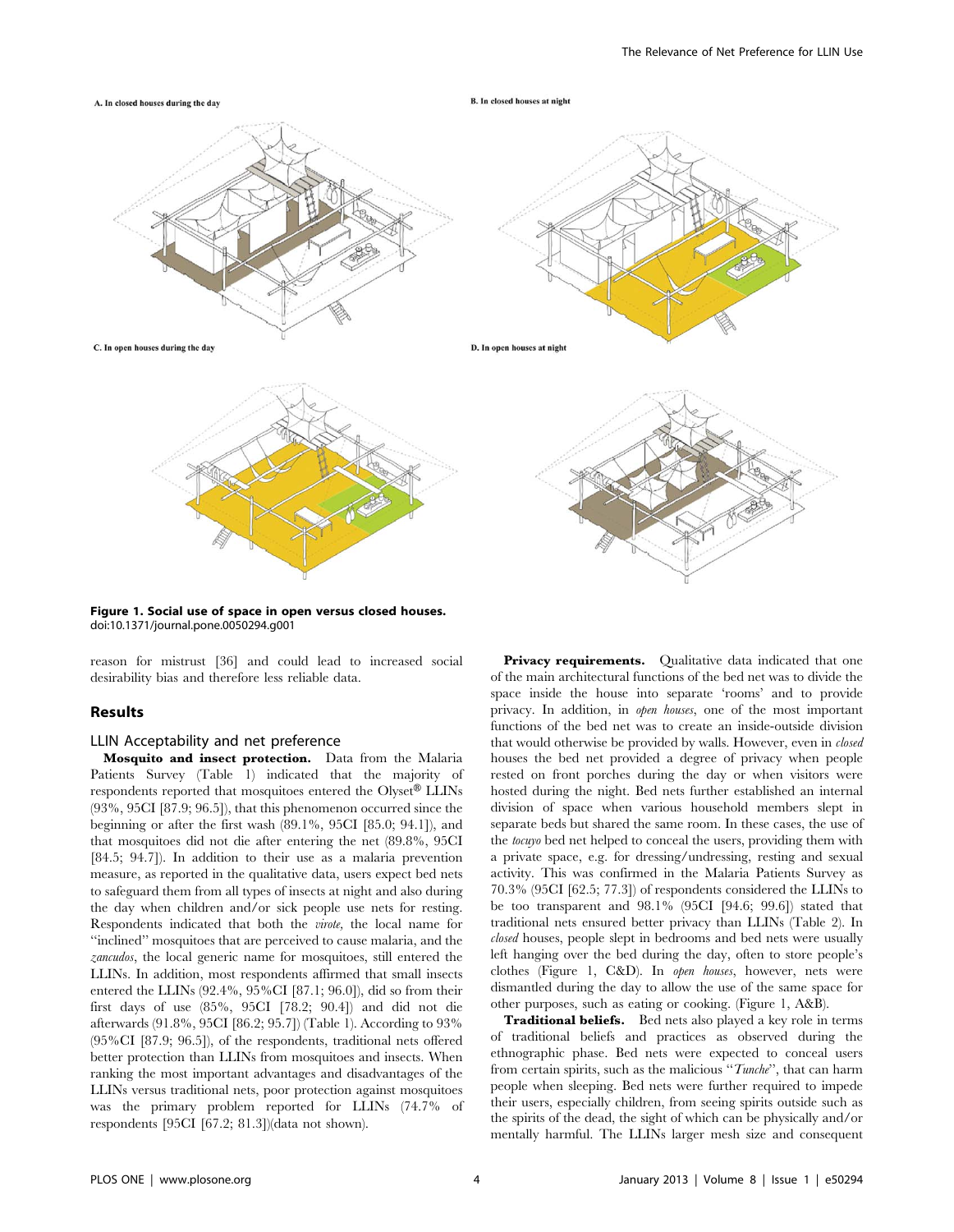Table 1. LLINs perceived protection from mosquitoes and insects.

| Individual Malaria Patients Survey (N = 158)                               | $\%$ | n              | 95% CI       |  |  |  |
|----------------------------------------------------------------------------|------|----------------|--------------|--|--|--|
| Do mosquitoes enter the net $(N = 158)$                                    |      |                |              |  |  |  |
| Yes                                                                        | 93,0 | 147            | [87.9; 96.5] |  |  |  |
| No                                                                         | 4,4  | $\overline{7}$ | [1.8; 8.9]   |  |  |  |
| Don't know                                                                 | 2,5  | $\overline{4}$ | [0.7; 6.4]   |  |  |  |
| Since when do mosquitoes enter the LLIN $(N = 147)$                        |      |                |              |  |  |  |
| Since the beginning                                                        | 49,0 | 72             | [40.7; 57.4] |  |  |  |
| After the first wash                                                       | 40,1 | 59             | [32.2; 48.5] |  |  |  |
| After several washes                                                       | 10,2 | 15             | [5.8; 16.3]  |  |  |  |
| Missing                                                                    | 0,7  | $\mathbf{1}$   | [0.0; 3.7]   |  |  |  |
| Do mosquitoes die after entering the LLIN ( $N = 147$ )                    |      |                |              |  |  |  |
| Yes                                                                        | 6,8  | 10             | [3.3; 12.2]  |  |  |  |
| No                                                                         | 89,8 | 133            | [84.5; 94.7] |  |  |  |
| Don't know                                                                 | 2,7  | $\overline{4}$ | [0.7; 6.8]   |  |  |  |
| Do small insects enter the net $(N = 158)$                                 |      |                |              |  |  |  |
| Yes                                                                        | 92,4 | 146            | [87.1; 96.0] |  |  |  |
| <b>No</b>                                                                  | 4,4  | $\overline{7}$ | [1.8; 8.9]   |  |  |  |
| Don't know                                                                 | 2,5  | $\overline{4}$ | [0.7; 6.4]   |  |  |  |
| Missing                                                                    | 0,6  | $\mathbf{1}$   | [0.0; 3.5]   |  |  |  |
| Since when do small insects enter the LLIN $[N = 147]$                     |      |                |              |  |  |  |
| Since the beginning                                                        | 85,0 | 125            | [78.2; 90.4] |  |  |  |
| After the first wash                                                       | 10,9 | 16             | [6.4; 17.1]  |  |  |  |
| After several washes                                                       | 3,4  | 5              | [1.1; 7.8]   |  |  |  |
| Missing                                                                    | 0,7  | $\mathbf{1}$   | [0.0; 3.7]   |  |  |  |
| Do small insects die after entering the LLIN (N = 147)                     |      |                |              |  |  |  |
| Yes                                                                        | 6,8  | 10             | [3.3; 12.2]  |  |  |  |
| No                                                                         | 91,8 | 135            | [86.2; 95.7] |  |  |  |
| Don't know                                                                 | 0,7  | $\mathbf{1}$   | [0.0; 3.7]   |  |  |  |
| Missing                                                                    | 0,7  | $\mathbf{1}$   | [0.0; 3.7]   |  |  |  |
| Which net offers better protection against mosquitoes/insects? $(N = 158)$ |      |                |              |  |  |  |
| <b>Traditional nets</b>                                                    | 93,0 | 147            | [87.9; 96.5] |  |  |  |
| <b>LLINs</b>                                                               | 0,6  | $\mathbf{1}$   | [0.0; 3.5]   |  |  |  |
| Both offer the same protection                                             | 3,8  | 6              | [1.4; 8.1]   |  |  |  |
| Missing                                                                    | 2,5  | $\overline{4}$ | [0.7; 6.4]   |  |  |  |

doi:10.1371/journal.pone.0050294.t001

transparency were perceived to be less effective than the thicker traditional bed nets in protecting users from such spiritual forces. In the Malaria Patients Survey, almost half of respondents (46.8%, 95CI [38.9; 54.9]) expressed their concerns of being seen sleeping by other people, and about one third (34.2%, 95CI [26.8; 42.1]) expressed the same concern in relation to the exposure to the Tunche (Table 2).

Climate and seasonal net use. Users expected bed nets to provide shelter from the cold, particularly during the rainy season (often referred to as 'the winter'), a period that corresponds with an increase in malaria transmission and when mornings are cooler. However, according to most of respondents (97.5%, 95CI [93.6; 99.3]) in the Malaria Patients Survey, LLINs did not protect against the morning chills, leading 57.6% (95CI [49.5; 65.4]) not to use them in the colder periods of the year (Table 3). Moreover, 82.9% (95CI [76.1; 88.4]) of respondents also affirmed not using LLINs during the rains. Reasons stated in the ethnographic study include both the cold weather and the perceived inefficacy of the LLINs against mosquitoes. Finally, among the 56 (35.4%) households having used at least one of the LLINs during the previous rainy season, only 23.2% (95CI [13.0; 36.4]) would use them again during the following rainy season.

Hygiene. The qualitative study revealed that roofs made with irapay (Lepidocaryum tenue) leaves, a local palm, attract insects and produce considerable amounts of debris falling on the beds below. Unlike the traditional tocuyo nets, LLINs were reported not to prevent debris and small insects from falling onto the bed, due to their large mesh size.

Forest activities. People engaged in economic activities in the rain forest, such as hunting and logging, stated they could only use traditional nets for sleeping in the forest. The opaque nets are reported to conceal hunters from their prey and protect against the abundance of insects.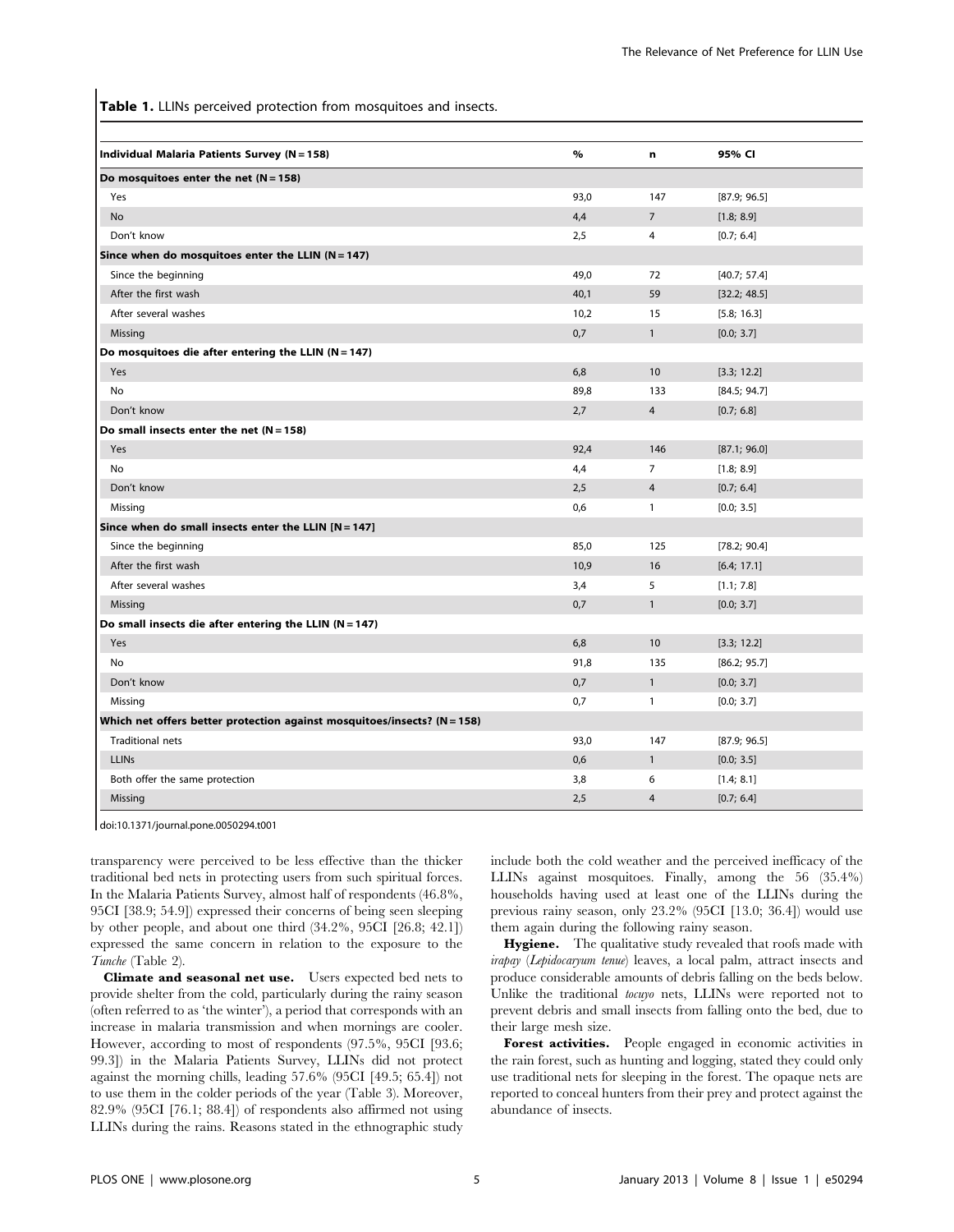Table 2. Secondary benefits of bed net use (LLIN compared to tocuyo).

| Individual Malaria Patients Survey (N = 158)             | $\%$ | n              | 95%CI                    |  |  |
|----------------------------------------------------------|------|----------------|--------------------------|--|--|
| 1. Privacy and transparency                              |      |                |                          |  |  |
| Are the LLINs:                                           |      |                |                          |  |  |
| Too transparent                                          | 70,3 | 111            | [62,5; 77.3]             |  |  |
| Transparency is OK                                       | 29,7 | 47             | [22.7; 37.5]             |  |  |
| Which net is better to guard intimacy:                   |      |                |                          |  |  |
| <b>LLIN</b>                                              | 0,6  | $\mathbf{1}$   | [0.0; 3.5]               |  |  |
| <b>Traditional</b>                                       | 98,1 | 155            | [94.6; 99.6]             |  |  |
| Both are the same                                        | 1,3  | 2              | [0.2; 4.5]               |  |  |
| Mesh size:                                               |      |                |                          |  |  |
| Mesh size too big                                        | 98,7 | 156            | [95.6; 99.8]             |  |  |
| Mesh size is OK                                          | 0,0  | $\mathbf{0}$   | $\overline{\phantom{a}}$ |  |  |
| Don't know                                               | 1,3  | 2              | [0.2; 4.5]               |  |  |
| 2. Traditional beliefs                                   |      |                |                          |  |  |
| Is it a problem that one can see you inside of the LLIN? |      |                |                          |  |  |
| Yes                                                      | 46,8 | 74             | [38.9; 54.9]             |  |  |
| <b>No</b>                                                | 50,6 | 80             | [42.6; 58.7]             |  |  |
| Don't know                                               | 2,5  | 4              | [0.7; 6.4]               |  |  |
| Is it a problem that the Tunche can see inside the net?  |      |                |                          |  |  |
| Yes                                                      | 34,2 | 54             | [26.8; 42.1]             |  |  |
| No                                                       | 61,4 | 97             | [53.3; 69.1]             |  |  |
| Don't know                                               | 4,4  | $\overline{7}$ | [1.8; 8.9]               |  |  |

doi:10.1371/journal.pone.0050294.t002

# Housing structure and LLIN-use

Data from the case control study (Housing Study) showed that 80% of the closed houses used LLINs while only 40% were doing so in open houses (OR = 6.0; 95CI [1.8; 20.4], p = 0.0013) (Table 4). Concerning the type of net used per number of beds, 55.1% of beds were covered by LLINs in closed houses while this was the case

Table 3. LLIN use in relation to seasonality and climate.

| Malaria Patients Survey (n = 158)                                 | $\%$ | n   | 95% CI       |  |  |
|-------------------------------------------------------------------|------|-----|--------------|--|--|
| LLIN too cold in the mornings:                                    |      |     |              |  |  |
| Yes                                                               | 97,5 | 154 | [93.6; 99.3] |  |  |
| No                                                                | 1,9  | 3   | [0.4; 5.4]   |  |  |
| Missing                                                           | 0,6  | 1   | [0.0; 3.5]   |  |  |
| Do you use the LLIN when it is cold?                              |      |     |              |  |  |
| Yes                                                               | 38,6 | 61  | [31.0; 46.7] |  |  |
| No                                                                | 57,6 | 91  | [49.5; 65.4] |  |  |
| Missing                                                           | 3,8  | 6   | [1.4; 8.1]   |  |  |
| How many LLINs did your household use last rainy season?          |      |     |              |  |  |
| 0                                                                 | 63,3 | 100 | [55.3; 70.8] |  |  |
| $\geq$ 1                                                          | 35,4 | 56  | [28.0; 43.4] |  |  |
| Missing                                                           | 1,3  | 2   | [0.2; 4.5]   |  |  |
| Do you think you will use the LLIN next rainy season $(n = 56)$ ? |      |     |              |  |  |
| Yes                                                               | 23,2 | 13  | [13.0; 36.4] |  |  |
| No                                                                | 76,8 | 43  | [63.6; 87.0] |  |  |
| Do you generally use the LLIN in rainy periods?                   |      |     |              |  |  |
| Yes                                                               | 17,1 | 27  | [11.6; 23.9] |  |  |
| No                                                                | 82,9 | 131 | [76.1; 88.4] |  |  |

doi:10.1371/journal.pone.0050294.t003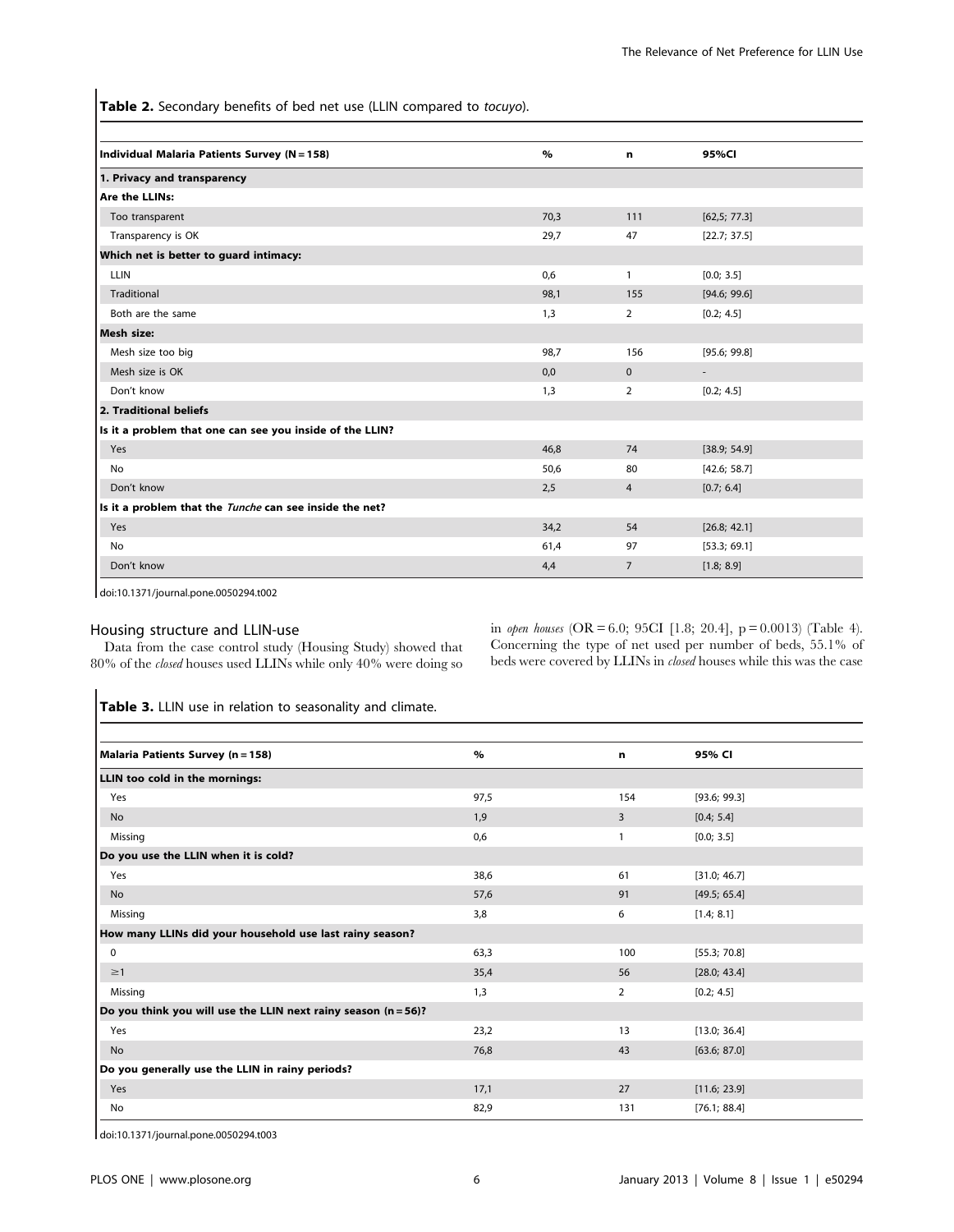in only 23.2% of beds in *open* houses  $(OR = 4.1, 95CI [2.0; 8.4],$  $p<0.001$ ). Conversely, about 35% of beds in *closed* houses were covered with traditional nets while this was the case in 70% of the *open* houses (OR = 0.22; 95CI [0.1; 0.44],  $p<0.001$ ). In addition, 73.8% of the total number of LLINs received by families living in closed houses were actually in use while in open houses this was only  $35.2\%$  (OR = 5.2, 95CI [2.2; 12.3], p<0.001).

After triangulating qualitative ethnographic data and the quantitative study, several factors accounting for the differences in net use between the two types of houses were identified. First, the LLINs' large mesh size and consequent transparency failed to provide the necessary privacy in *open* houses whereas in *closed* houses, walls rather than bed nets ensured this privacy. Second, LLINs did not protect from the early morning chills, which is rather a problem in *open* houses than in *closed* ones as no additional blankets are used. Third, LLINs failed to prevent debris and insects from falling into beds in houses with Irapay roofs, which is a more common annoyance in *open* houses that do not have the extra ceilings of closed houses (Table 5).

## Bed net use and socio-economic status

Qualitative data clearly indicated that *open* houses usually belong to families that cannot afford to pay for the construction of walls. When followed up in the Housing Study, 91.4% of open house respondents would have preferred to close their homes but failed to do so due to financial constraints, in 97.1% of the cases (data not shown).

## Discussion

This study, carried out one year after mass LLIN distribution in the Amazonian region of Iquitos, identified key determinants for user preference and use. More specifically, in addition to malaria prevention, bed nets were expected to create a physical barrier providing users with privacy, sheltering them from prying eyes, to protect them from harmful spirits, to offer shelter from the morning chill during the malaria transmission and rainy season, to

| Table 4. Case control# study on housing and net use. |  |  |  |  |
|------------------------------------------------------|--|--|--|--|
|------------------------------------------------------|--|--|--|--|

|                                                 | $\%$ | n/N   | OR*          | 95%CI       | P-value      |
|-------------------------------------------------|------|-------|--------------|-------------|--------------|
| Number of households<br>using LLIN              |      |       |              |             |              |
| Open Houses                                     | 40.0 | 14/35 | 1            |             |              |
| <b>Closed Houses</b>                            | 80,0 | 28/35 | 6.0          | [1.8; 20.4] | $p = 0.0013$ |
| Kind of net used per<br>sleeping space          |      |       |              |             |              |
| LLIN in Open Houses                             | 23,2 | 19/82 | $\mathbf{1}$ |             |              |
| <b>IIIN in Closed Houses</b>                    | 55,1 | 49/89 | 4.1          | [2.0; 8.4]  | p<0.001      |
| Traditional net in Open<br><b>Houses</b>        | 70.7 | 58/82 | 1            |             |              |
| Traditional nets in<br>Closed Houses            | 34.8 | 31/89 | 0.22         | [0.1: 0.44] | p<0.001      |
| Number of LLIN in use<br>per total distributed: |      |       |              |             |              |
| Open Houses                                     | 35,2 | 19/54 | 1            |             |              |
| <b>Closed Houses</b>                            | 73,8 | 48/65 | 5.2          | [2.2; 12.3] | p<0.001      |

 $*$ Cases were all open houses in the study area and Controls were their nearest neighbouring closed houses;

\*crude OR;

doi:10.1371/journal.pone.0050294.t004

| <b>Table 5.</b> Architectural/social functions of bed nets and walls |  |  |  |
|----------------------------------------------------------------------|--|--|--|
| by type of house.                                                    |  |  |  |

|                               | <b>Open Houses</b> | <b>Closed Houses</b> |
|-------------------------------|--------------------|----------------------|
| 1- Malaria protection         | Bed net            | Bed net              |
| 2- Nuisance of insects        | Bed net            | Bed net              |
| 3- Internal division of space | <b>Bed</b> net     | Walls                |
| 4- Inside - outside division  | <b>Bed</b> net     | Walls                |
| 5- Privacy                    | <b>Bed</b> net     | Walls                |
| 6- Shelter from the cold      | Bed net            | Walls                |
| 7- Increase hygiene           | <b>Bed</b> net     | Ceiling              |

doi:10.1371/journal.pone.0050294.t005

prevent dirt and insects from falling onto beds from Irapay roofs, and to protect them from the nuisance of mosquitoes and insects. However, due to the Olyset® LLINs' large mesh size and consequent transparency, they failed to meet these decisive criteria, resulting in lower use of LLINs than of traditional tocuyo nets. This was the case for open houses but also for shared and open spaces in closed houses. In open houses, the area used for domestic activities during the day was converted into a sleeping space at night by using the traditional opaque tocuyo nets as make-shift walls, thus ensuring their use. Even in *closed* houses certain secondary factors fostered a preference for traditional opaque nets over the newly distributed LLINs such as the need to share the same room with other household members or visitors or when sleeping outside on porches or attics under the roof.

Numerous studies have reported that secondary or complementary benefits are required to optimise bed net use [37–39]. Such complementary benefits often appear to be more decisive in fostering a net use culture than the originally intended benefit of malaria prevention itself [9]. In the study area, the importance of the complementary benefits was enhanced by nets' requirement to fulfil social and structural functions that in other contexts are mostly provided by architectural elements, such as inside and outside walls and ceilings. Net preference and use was therefore significantly associated with housing structure with *closed* houses being more likely to use LLINs than *open* houses. The importance of housing structure for bed net use has, similarly, been shown in Burkina Faso [40] and in Kenya [41], as net use was associated with the number of rooms per household, as well as with net availability and bed availability. Likewise, low acceptability of LLINs has been reported among other populations that require non-transparent nets for privacy [38] and among outdoor sleeping populations such as the nomadic Nuer of Southern Sudan [42]. These outdoor sleepers reported similar reasons (to the Peruvian mestizos) for the preference for opaque cotton bed nets, i.e. provision of shelter, privacy and protection from insects and predators. In response to this need for an outdoor LLIN, Vestergaard-Frandsen (Switzerland) designed the Dumuria® LLIN for nomadic populations [43].

The concern expressed on the Olyset® nets' inability to conceal users from spirits points to traditional beliefs as another impeding factor for LLIN use. Probably the survey underestimated the importance of traditional beliefs for net preference. Due to the preponderance of public health messages in the study area, we assume that a relatively high degree of social desirability bias occurred, leading to the underreporting of the newly distributed  $Olyset^{\circledR}$  nets' disadvantages. Nevertheless, though often underreported as not easily captured by standardized questionnaires,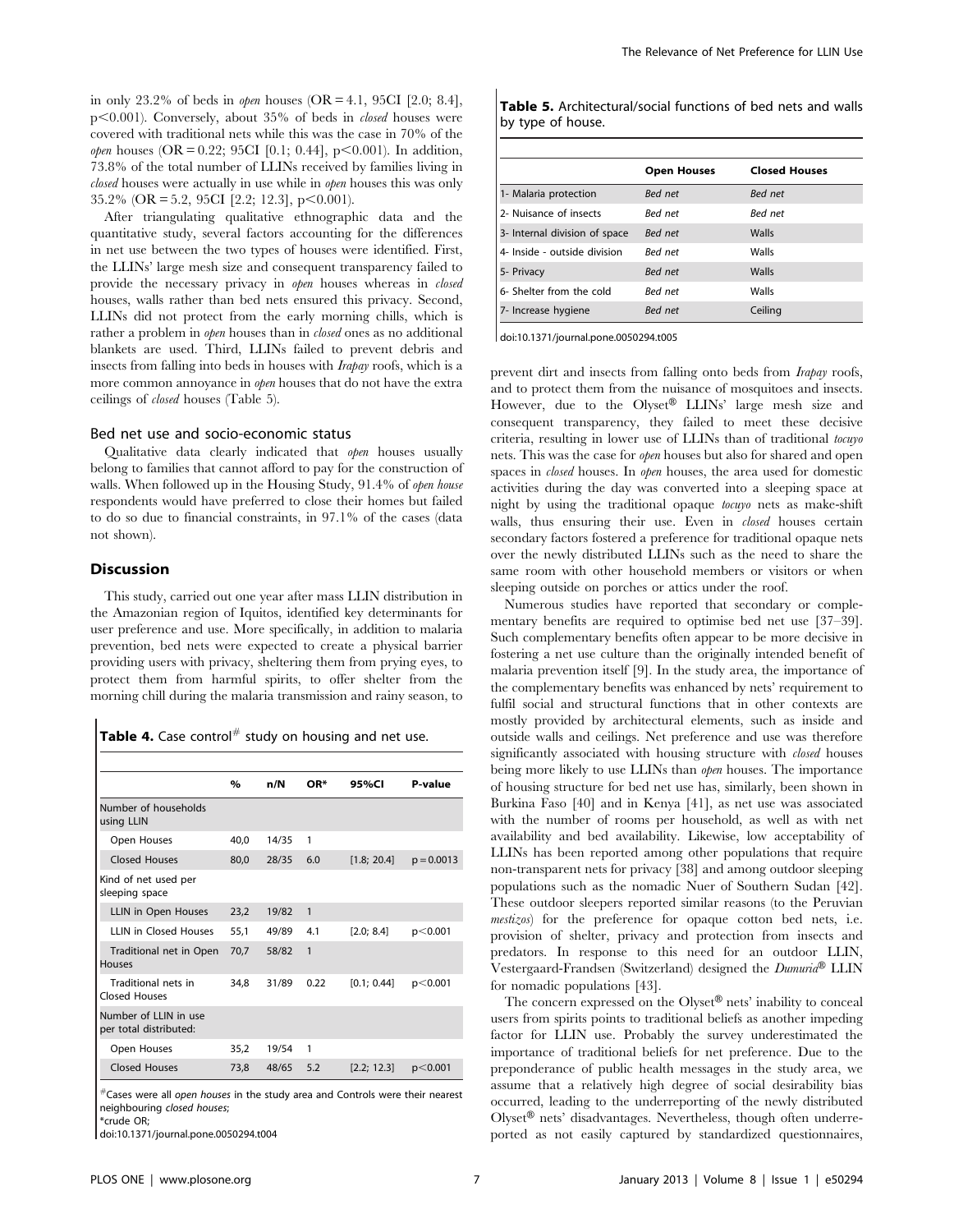cultural beliefs can substantially influence or determine people's behaviour [44], with bed net use being no exception.

Our findings further showed that both use and preference for certain types of nets are directly related to the season. While LLINs are more accepted during the drier warmer summer months when there are fewer mosquitoes, their perceived inability to generally protect against insects and the nets' failure to shelter users from the morning chill made them unsuitable for the malaria transmission season or 'winter'. Seasonal patterns in bed net use have also been described in contexts as varied as India [45], Sri Lanka [46] and Ghana [47]. Notably, our findings suggest that people can and do alternate between different types of bed nets depending on climatic factors and perceived mosquito density. As such, bed net use should not merely be measured as a ''yes'' or "no" score on one variable but as a dynamic phenomenon understood in relation to various social and environmental factors.

In relation to net users' socio-economic status, the data suggest that low-income households (those unable to afford houses with outer walls) are less likely to use LLINs than higher social classes living in closed houses. Despite the reported objections to  $O$ lyset<sup>®</sup> nets by households with closed houses, the nets were still used twice as often than in open houses. This indicates that the distribution of  $O$ lyset<sup>®</sup> LLINs were more beneficial to social classes less likely to need free-of-charge bed nets than to the poorer households. The latter had either to purchase traditional nets to compensate for their open houses' structural limitations (e.g. lack of walls and ceilings) or to use nets (LLINs) in many ways inadequate to meet their needs.

Quite unexpectedly, the distributed LLINs were perceived to be ineffective in protecting against mosquitoes and other insects. A study carried out in the Solomon Islands comparing Olyset®, Permanet<sup>®</sup> and Duranet<sup>®</sup> nets reported similar findings [48,49]. This finding has two potentially important implications. LLINs are highly efficacious against malaria transmitting anopheles and Olyset<sup>®</sup> nets were designed with mesh small enough to prevent anopheline mosquitoes from entering the net but large enough to allow air circulation to overcome complaints of increased heat under the net [50]. Nevertheless, the perception that 'mosquitoes' do enter the LLIN could actually reduce their effectiveness as a malaria control tool since this leads to lower LLIN use. In addition, the complementary benefit of being protected from other insects also influences net preference and use, determining LLINs' adequacy as a malaria prevention tool. Accordingly, LLINs should be designed taking these secondary benefits/requirements into account if they are to be used against malaria in settings with a marked mosquito and insect nuisance.

Acceptability problems with ITNs not fulfilling the required social functions [22] were reported prior to the 2007 LLIN procurement in Peru, but this information was not considered in the LLINs procurement process since current policies do not allow for certain preferred net characteristics to be included into procurement decisions (i.e. mesh size, material, etc.). Focus has been placed so far on the importance of the physical durability of LLINs, which has been recognized to differ between brands of LLINs within and between countries [51]. Durability guidelines have also been produced to quantitatively measure LLIN performance in the field [52] and the WHO has published a concept note on how to improve VFM (value for money) in LLIN procurement based on the results from these studies [53]. However, without proper mechanisms measuring the impact of user preference on LLIN use and thus on malaria prevention, there will not be sufficient support for their inclusion in tenders. Social science research is essential to assess net preference and its effect on use, including cost-effectiveness studies to estimate the

added value of including user preference in the procurement process on the number of effective days of LLIN protection per dollar spent. Indeed, if reducing cost and providing the greatest number of days of protection is the priority, then net preference needs to be brought into the VFM equation. Appropriate methods for studying and measuring net preference to be systematically included in procurement decisions should, therefore, be designed and prioritized.

#### Limitations and strengths

The Malaria Patient Survey was not a population-based survey, and as such its results cannot be inferred to the whole population in Iquitos. Nevertheless, they apply to the population most at risk of malaria, i.e. malaria patients, representing the most interesting group in terms of targeting interventions. The Malaria Patient Survey respondents were expected to represent an unbiased sample of the population at risk of malaria since qualitative data showed that most malaria patients in the study area consult at the local health centers as these were geographically accessible  $(<15$  km) and provided anti-malaria treatment free of charge. Furthermore, the ethnographic study did not find any differences in net preference among recently diagnosed malaria patients and the general population of the study area despite targeted research.

Secondly, the case-control study provided only crude ORs since adjustment was not possible for two reasons: i) detailed information on socio-economic status was not collected during the field study; ii) it would have been difficult to adjust for socio-economic and education status since most of the open houses belonged to the poorest families. However, the aim of the study was not to provide multivariate adjusted estimates of the effect of housing, but rather a range of the differences observed between open and closed houses. Despite these limitations, the combination of both qualitative and quantitative methods during fieldwork allowed for the confirmation of specific patterns (net preference and net use) and facilitated the detection of new and unexpected variables (such as the use of space and sleeping habits). The hypothesis that LLIN use was related to net preference and that this was the case in the most vulnerable groups for malaria was confirmed in both methodological strands.

#### Conclusion

The presented research clearly shows that net preference *can* limit the optimal use of LLINs in some high-risk groups for malaria. While further studies should be carried out to confirm these results in similar settings of the Peruvian Amazon and elsewhere, net preference urgently needs to be taken into account by public health managers, donors, implementing partners, and manufacturers. In order to improve the number of effective days of LLIN protection per dollar spent, appropriate methods (quantitative and qualitative) to determine net preferences should be developed before any procurement decision is made. Malaria control policies cannot merely be based on education and behavioral change communication strategies [12,54]. The right LLIN should reach the people most at risk of malaria and should be adequately designed for the local context.

# Acknowledgments

We would like to express our deepest thanks to the local authorities and health promoters of San Juan district who supported the research. We are grateful to all community members in the study region for their time and efforts while participating in the study and their confidence in our research. We would also like to thank Jessica Rockwood for assistance on explaining the LLIN tendering process and procurement; and, Jeroen Keijman and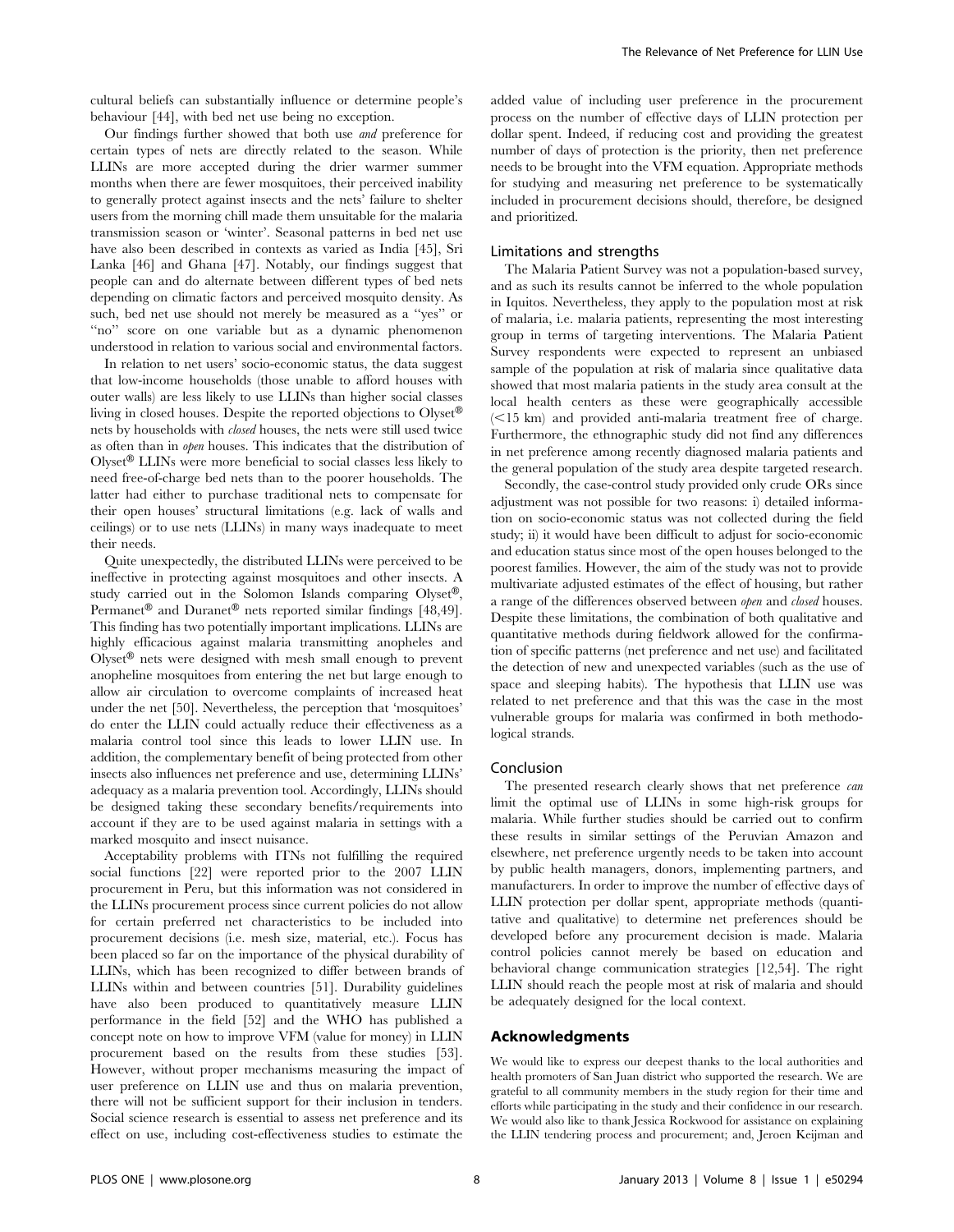Ana Santos of RKS Architects (http://www.rks.com.mx) for the AutoCAD drawings of the local houses.

# References

- 1. Roll Back Malaria (2011) Refined/Updated GMAP Objectives, Targets, Milestones and Priorities Beyond 2011. Available: www.rbm.who.int/gmap/ gmap2011update.pdf. Accessed 2011 June 9.
- 2. WHO. Vector Control. Available: http://www.who.int/malaria/vector\_ control/en/. Accessed 2011 Dec 3.
- 3. D'Alessandro U, Olaleye BO, McGuire W, Langerock P, Bennett S, et al. (1995) Mortality and morbidity from malaria in Gambian children after introduction of an impregnated bednet programme. Lancet, 25; 345(8948): 479–83.
- 4. Lengeler C (2004) Insecticide-treated bed nets and curtains for preventing malaria (Review). Cochrane Database of Systemic Reviews, 2: CD000363. doi: 10.1002/14651858.CD000363.pub2
- 5. Gamble CL, Ekwaru JP, ter Kuile FO (2006) Insecticide-treated nets for preventing malaria in pregnancy. Cochrane Database of Systematic Reviews (2). Art. No.: CD003755. doi: 10.1002/14651858.CD003755.pub2
- 6. Baume CA, Marin MC (2007) Intra-household mosquito net use in Ethiopia, Ghana, Mali, Nigeria, Senegal, and Zambia: are nets being used? Who in the household uses them? Am J Trop Med Hyg 77:963–971.
- 7. Githinji S, Herbst S, Kistemann T, Noor AM (2010) Mosquito nets in a rural area of Western Kenya: ownership, use and quality. Malar J 9:250.
- 8. Thwing J, Hochberg N, Vanden Eng J, Issifi S, Eliades MJ, et al. (2008) Insecticide-treated net ownership and usage in Niger after a nationwide integrated campaign. Trop Med Int Health 13:827–834.
- 9. Peeters Grietens K, Xuan XN, Van Bortel W, Ngo Duc T, Ribera JM, et al. (2010) Low perception of malaria risk among the Ra-glai ethnic minority in south-central Vietnam: implications for forest malaria control. Malar J 9 (23):1– 9.
- 10. Peeters Grietens K, Nguyen Xuan X, Muela Ribera J, Ngo Duc T, van Bortel W, et al. (2012) Social Determinants of Long Lasting Insecticidal Hammock-Use Among the Ra-Glai Ethnic Minority in Vietnam: Implications for Forest Malaria Control. PLoS ONE 7(1): e29991. doi:10.1371/journal. pone.0029991
- 11. Pulford J, Hetzel M, Bryant M, Saba P, Mueller I (2011) Reported reasons for not using a mosquito net when one is available: a review of the published literature. Malar  $\overline{1}$  10:83
- 12. Koenker H (2011) Creating a net culture. Public Health Bayer Crop Science (22). Available: http://www.bayercropscience.com/bcsweb/cropprotection.nsf/ id/EN\_Public\_Health\_Journal/\$file/PHJ\_22.pdf. Accessed 2012 Dec 5.
- 13. WHO (2011) Inception meeting for the pilot-study project on sustainable management of long-lasting insecticidal nets throughout their life-cycle. Available: http://www.who.int/malaria/publications/atoz/who\_htm\_gmp\_ 2011 1/en/index.html. Accessed 2011 Oct 12.
- 14. WHOPES (2011) Long Lasting Insecticidal Mosquito Nets. Available: http:// www.who.int/whopes/Long\_lasting\_insecticidal\_nets\_Jul\_2012.pdf. Accessed 2012 Jan 10.
- 15. R4D (2012) Expanding Access to LLIN: a Global Market Dynamics Approach. Available: http://www.resultsfordevelopment.org/sites/resultsfordevelopment. org/files/R4D\_LLIN%20report\_24Apr\_Final.pdf. Accessed 2012 Oct 18.
- 16. Global Fund to Fight Aids, Tuberculosis and Malaria (2011) Country Coordinating Mechanisms. Available: http://www.theglobalfund.org/en/ccm/ guidelines. Accessed 2011 Dec 3.
- 17. Quick Facts on Procuring Long-lasting Insecticidal Nets. The Global Fund Aids Tuberculosis and Malaria. Available: http://www.theglobalfund.org/en/ procurement/quality/. Accessed 2011 June 9.
- 18. Alliance for Malaria Prevention Toolkit 2.0 (2011) Chapter 4: LLIN procurement and pipeline monitoring. Available: http://www.allianceformalariaprevention. com/resources-view.php?categoryID = 29. Accessed 2011 Sept 6.
- 19. Roper M, Carrion Torres R, Cava Goicochea C, Anderson E, Aramburu Guarda J, et al. (2000) The Epidemiology of Malaria in an Epidemic Area of the Peruvian Amazon. Am J Trop Med Hyg 62(2): 247–256.
- 20. Llanos-Zavalaga F, Huayta Zacarias E, Lecca García L (2005) Factores asociados al uso de mosquiteros en el departamento de Piura, Peru´. Rev Med Hered 16: 97–106.
- 21. Harvey SA, Paredes Olórtegui M, Winch PJ, Leontsini E, Gilman RH (2000) Insecticide-impregnated mosquito nest for malaria control in the Iquitos region of the Peruvian Amazon— Formative Research for an Efficacy Trial. November 1999–July 2000: report on social, cultural, and economic factors (unpublished).
- 22. Harvey SA, Paredes Olórtegui M, Leontsini E, Bustamante Pezo C, Olórtegui Pezantes LM, et al. (2008) The Whole World Will Be Able to See Us: Determining the Characteristics of a Culturally Appropriate Bed Net Among Mestizo Communities of the Peruvian Amazon. Am J Trop Med Hyg 79(6): 834–838.
- 23. Organismo Andino de Salud-Convenio Hipólito Unanue. Proyecto PAMA-FRO. Available: http://www.orasconhu.org. Accessed: 2006 Nov 13.
- 24. Angel Rosas-Aguirre, Mitchel Guzmán-Guzmán, Diamantina Moreno Gutierrez, Hugo Rodriguez -Ferrucci, Daniel Vargas-Pacherrez, et al. (2011) Posesión,

# Author Contributions

Conceived and designed the experiments: KPG JMR UD. Performed the experiments: KPG JMR AT ET VS. Analyzed the data: KPG JMR SH AE. Wrote the paper: KPG AE SH. Provided additional input for data analysis: HR ALC DG ARA.

Retención y Uso de Mosquiteros Tratados con Insecticidas de Larga Duración Luego de un Año de su Distribución en Loreto, Perú. Rev Peru Med Exp Salud Publica. 28(2): 228–36.

- 25. OGEP (2006) Oficina General de Epidemiología. Peru. Weekly Epidemiological Bulletin. Lima: OGEP.
- 26. Peeters Grietens K, Soto V, Erhart A, Muela Ribera J, Toomer E, et al. (2010) Adherence to 7-Day Primaquine Treatment for P.vivax Radical Cure in the Peruvian Amazon. Am J Trop Med Hyg 82(6): 1017–1023.
- 27. Van den Eede P, Soto-Calle VE, Delgado C, Gamboa D, Grande T, et al. (2011) Plasmodium vivax Sub-Patent Infections after Radical Treatment Are Common in Peruvian Patients: Results of a 1-Year Prospective Cohort Study. PLoS ONE 6(1): e16257. doi:10.1371/journal.pone.0016257
- 28. Oficina General de Epidemiologia, DIRESA Loreto (2008) Análisis de la situación de salud de la region Loreto año 2007. Available: http://www.dge.gob.pe/pub\_asis. Accessed 2012 Feb 10.
- 29. Aramburu Guarda J, Ramal Asayag C, Witzig R (1999) Malaria Reemergence in the Peruvian Amazon Region. Emerging Infectious Diseases 5(2): 209–215.
- 30. Schoeler G, Flores-Mendoza C, Fernandez R, Davila J, Zyzak M (2003) Geographical Distribution of Anopheles Darlingi in The Amazon Basin Region of Peru. Journal of the American Mosquito Control Association 19 (4): 286–296.
- 31. Vittor A, Gilman R, Tielsch J, Glass G, Shields T, et al. (2006) The Effect of Deforestation of the Human-Biting Rate of Anopheles Darlingi, the Primary Vector of Falciparum Malaria in the Peruvian Amazon. Am J Trop Med Hyg 74(1): 3– 11.
- 32. Mendis K, Sina B, Marchesini P, Carter R (2001) The Neglected Burden of Plasmodium Vivax Malaria. Am. J Trop Med Hyg 64(1,2)S: 97–106.
- 33. PAMAFRO (2011) Reporte de Resultados. Available: http://www.orasconhu. org/sites/default/files/1ReporteResultadosNo10-JUL2010PAMAFRO\_1.pdf. Accessed 2012 Feb 10.
- 34. Teddlie C, Tashakkori A (2008) Foundations of Mixed Methods Research: Integrating Quantitative and Qualitative Approaches in the Social and Behavioral Sciences. London: Sage.
- 35. American Anthropological Association (1998) Code of Ethics of the American Anthropological Association. Available: www.aaanet.org/committees/ethics/ ethcode.htm. Accessed 2008 Sept 14.
- 36. American Anthropological Association (2004) American Anthropological Association Statement on Ethnography and Institutional Review Boards. Available: http://www.aaanet.org/stmts/irb.htm. Accessed 2008 Sept 14.
- 37. Sexton J (1990) Permethrin-Impregnated Curtains and Bed-Nets Prevent Malaria in Western Kenya. Am Soc Trop Med Hyg 43: 11–18.
- 38. Winch PJ, Makemba AM, Kamazima SR, Lwihula GK, Lubega P, et al. (1994) Seasonal Variation in the Perceived Risk of Malaria: Implications for the promotion of insecticide-treated nets. Soc Sci Med 39: 63–75.
- 39. Aikins MK, Pickering H, Greenwood BM (1994) Attitudes to malaria, traditional practices and bednets (mosquito nets) as vector control measures: a comparative study in five West African countries. J Trop Med Hyg 97: 81–86
- 40. Toe LP, Skovmand O, Dabire KR, Diabate A, Diallo Y, et al. (2009) Decreased motivation in the use of insecticide-treated nets in a malaria endemic area in Burkina Faso. Malar J 8:175.
- 41. Iwashita H, Dida G, Futami K, Sonye G, Kaneko S, et al. (2010) Sleeping arrangement and house structure affect bed net use in villages along Lake Victoria. Malaria J 9:176.
- 42. Bean J (2001) Insecticide Treated Bed Net Trials, South Sudan. Roll Back Malaria/WHO, ECHO. (Unpublished)
- 43. RBM (2001) Final Report Insecticide Treated Bed Nets Trials: Lankien, Bieh State Upper Nile, South Sudan. Available: http://www.rbm.who.int/ partnership/country/docs/EAfrica/reaping\_sudan.pdf. Accessed 2012 Feb 10.
- 44. Helman C (2007) Culture, Health and Illness. London: Hodder Arnold.
- 45. Gunasekaran K, Sahu SS, Vijayakumar KN, Jambulingam P (2009) Acceptability, willing to purchase and use of long lasting insecticide treated mosquito nets in Orissa State, India. Acta Trop 112(2):149–55.
- 46. Fernando SD, Abeyasinghe RR, Galappaththy GN, Gunawardena N, Rajapakse LC (2008) Community factors affecting long-lasting impregnated mosquito net use for malaria control in Sri Lanka. Trans R Soc Trop Med Hyg 22: 222–223.
- 47. Agypeong I, Manderson L (1999) Malaria Prevention in the Greater Accra Region, Ghana: mosquito avoidance and bed net use. J Biosocial Sci 31:79–92.
- 48. Atkinson JA, Bobogare A, Vallely A, Boaz L, Kelly G, et al. (2009) A cluster randomized controlled cross-over bed net acceptability and preference trial in Solomon Islands: community participation in shaping policy for malaria elimination. Malar J 16;8(1):298.
- 49. Atkinson JA, Bobogare A, Fitzgerald L, Boaz L, Appleyard B, et al. (2009) A qualitative study on the acceptability and preference of three types of long-lasting